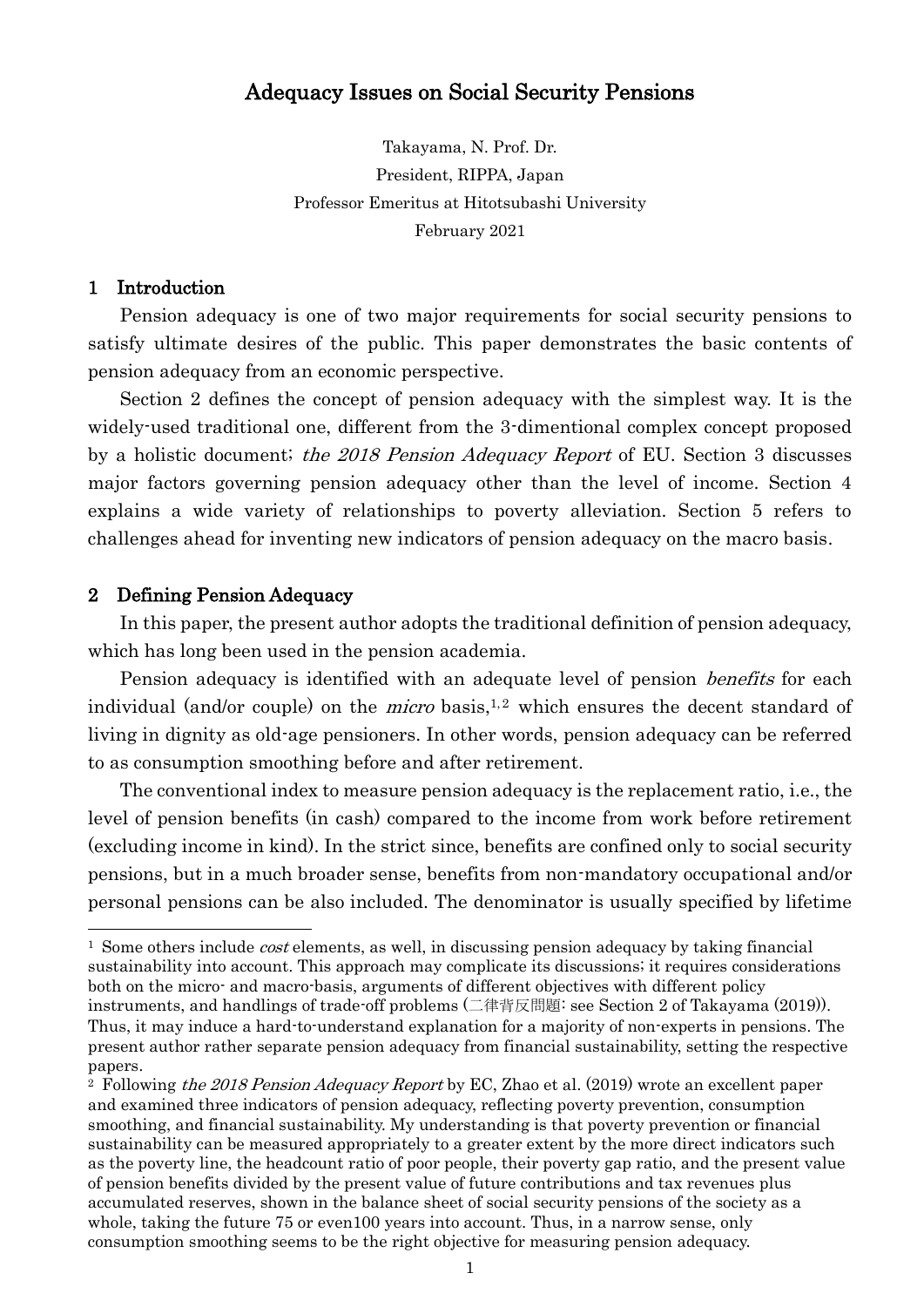average wages and salaries (converted to their present value), while those amounts immediately before retirement are optionally used.<sup>3</sup>

An appropriate value of pension adequacy is given uniformly throughout the nation, ignoring regional differences.<sup>4</sup> This makes a sharp contrast with measures of poverty relief (public assistance). Incidentally, poverty relief requires immediate policy responses, whereas pension adequacy is a problem of prolonged administration.

Lower incomes yield higher reference standards of pension adequacy. This is because the propensity to consume in old age decreases as the income level of wages and salaries in the past went higher.

Furthermore, for the existing old-age pensioners, the higher the level of their income in the past is, they can have much greater availabilities of other income sources than social security pension benefits, such as wages and salaries, non-mandatory occupational and/or personal pensions, asset income (rent, interest, dividend, parking charges, etc.) and asset withdrawals. Then, the standard value of pension adequacy declines still more for the middle and higher income-classes who have other income sources than wages and salaries.

Figure 1 depicts varying values of pension adequacy. If the amount of consumption expenses is above the 45-degree line, then the standard value of pension adequacy indicates 100% or more, while if it is below the 45-degree line, the reference value lies down under 100%.

## (Insert Fig. 1 about here)

In principle, the targeted replacement ratio as pension adequacy lies within 100% for the middle- and higher-income group. If someone of them with a peculiar privilege actually enjoys the replacement ratio of more than 100%, then it implies that he/she receives too generous pension benefits.

The most popular standard of pension adequacy is demonstrated by focusing on individuals with the median or average amount of wages and salaries.5,6 Their modal amount has rarely been used, though it may present one of typical examples.

International Labor Organization once recommended three degrees of 40%, 45% and 55% as the reference standard of pension adequacy for typical workers at the point of their retirement (see ILO (1952) (1967a) (1967b)). The ILO standards were often referred to in the past to measure the degree to which the consumption is smoothed.

<sup>3</sup> As for non-salaried persons (farmers, merchants, craftworkers, professional free-lancers, etc.), remunerations or earnings after deduction of expenses are used as the denominator.

<sup>4</sup> China might be an exceptional huge nation in the world. Each Province in mainland China might be equivalent to each nation in other major countries.

<sup>&</sup>lt;sup>5</sup> For example, *Pension Adequacy Report 2018* of European Union, uses the median amount before tax and social security contributions deducted (in gross terms), while Japan currently adopts the average amount in gross terms, both as the numerator.

<sup>6</sup> Regarding economic variables, the median is higher than the mode, while it is lower than the average, in general. Consequently, the standard value of pension adequacy using the median will be a little bit higher than that obtained by the average.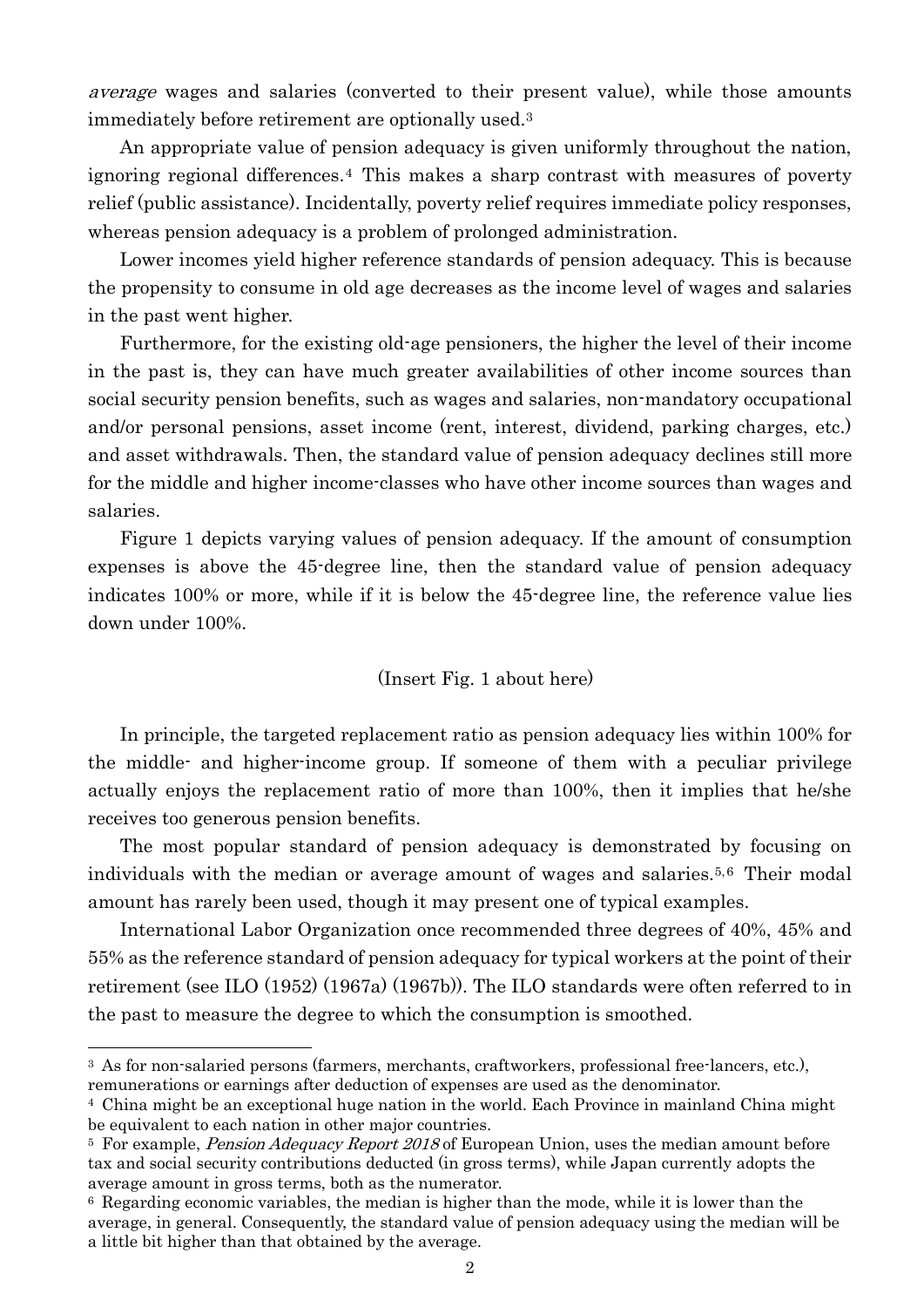There are several major factors other than income levels, which govern the standard degree of pension adequacy. Their examples are: balance of length between working years and retired years, net or gross income, early or later stages after retirement, individual or married couple unit, different components of consumption expenses between pension contributors and beneficiaries, and balance between solidarity and self-reliance. The next section describes these factors, respectively.

## 3 Other Factors Governing Pension Adequacy

#### 3.1 Balance of Length between Working Years and Retired Years

The value of the reference standard for pension adequacy is higher, if a person works as an employee for longer years and receives pension benefits for shorter years. For example, let's assume that he/she works for 40 years and retires to receive pension benefits for 20 years. Then the required monthly amount of pension benefits will be twothirds (66.7%) of monthly amount of wages and salaries for him/her to attain consumption smoothing throughout his/her lifetime. In a polar case where he/she works for a much shorter period of 30 years and receives pension benefits for 30 years, then the standard value of pension adequacy will be 50%, which is much lower than 66.7% in the former case.

Thus, the year of entrance to and exit from the labor market does matter. The normal pensionable age is also decisive.

Needless to say, the examples shown above are simplified ones. They assume no wage increases, no tax and social security contributions, no benefits indexation, nor any family formation. If these factors are taken into account, the reference standard for pension adequacy has to be accordingly adjusted.

#### 3.2 Net vs Gross

Usually, income tax and social security contributions are imposed on wages and salaries, while the amounts of their payment from pension benefits are much smaller, or even just about nil in many cases. Consequently, pension adequacy in net terms is, more or less, higher than that in gross terms.

#### 3.3 Early or Later Stages after Retirement

Consumption activities require physical energy which diminishes little by little over time in old age.

This fact will justify an implementation of CPI indexation of pension benefits, which is seen in many countries. The wage escalation rate is often higher than the increase of CPI. In these circumstances, the value of the standard for pension adequacy will decline gradually after retirement.

It should be borne in mind that in later stages after retirement, some special consumption expenditures on healthcare, long-term care, transportation, housing, heating, etc. may become huge, instead. But these expenses are better paid in kind by

3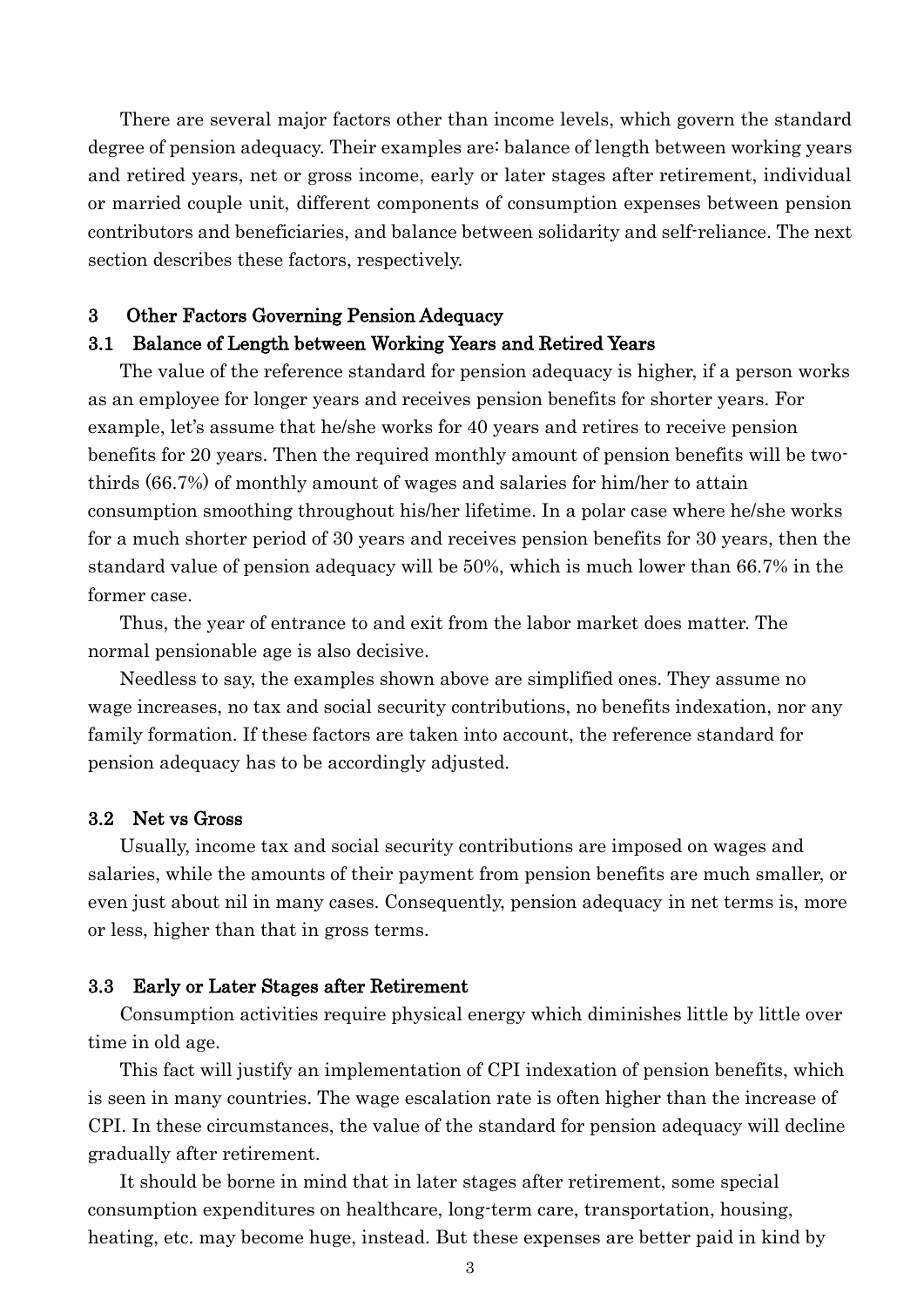respective programs. As stated above in Section 2 of this paper, pension adequacy is traditionally measured by income in cash (and not by income including in-kind benefits).

## 3.4 Individual or Married Couple Unit

There is a household scale of economy in consumption expenditures. The value of reference standards for pension adequacy then varies depending on whether the individual unit or the married couple unit is applied. The equivalized income is normally used for individualization, which is influenced by living habits and policy arrangements of life-related programs in each country. Take old-age Japanese pensioners, for example. On average, their monthly amount of basic consumption expenditures for a married couple is estimated to be equal to 1.4 or 1.5 times larger than that for an individual, and not be twice.

## 3.5 Different Components of Consumption Expenses

For actively working generations, consumption expenses generally contain raising and educational costs of their children, repayments of land and housing loans, necessary costs for daily works and commuting, all of which old-age pensioners can dispense with.

## 3.6 Balance between Solidarity and Self-reliance

In designing social security pensions, some redistributive elements are incorporated to mitigate the gap in past work income within generations. A universal flat-rate portion of benefits is the typical example. Other examples are guaranteed minimum pensions, supplementary pensions, progressive pension formulas, credits for family care periods, non-contributory social pensions, contributions based on upper earnings limits, and reduced or exempted contributions.<sup>7</sup> Means-testing or income-testing or even pensionbenefits (of earned entitlements)-testing are introduced in some cases.

Each country has its own perceptions on income inequality in old age. The strength of solidarity among the members of a society varies from country to country, and levels and categories of income redistribution in social security pensions are consequently different, mainly due to the history, culture, and geographical conditions of the country.

#### 4 Relationship to Poverty Alleviation

Consumption smoothing throughout a long lifetime requires young- and middle-aged persons to do forced savings. Social security pensions are invented to work as the major system to achieve this goal.

No funded reserves are not necessary for the social security pension program to perform this mission well. Indeed, almost all developed countries basically manage the program in the pay-as-you-go financing, and not by a funded scheme.

<sup>7</sup> Levying personal income tax on pension benefits, can be another example, though this belongs in tax policy tools, beyond the framework of pensions.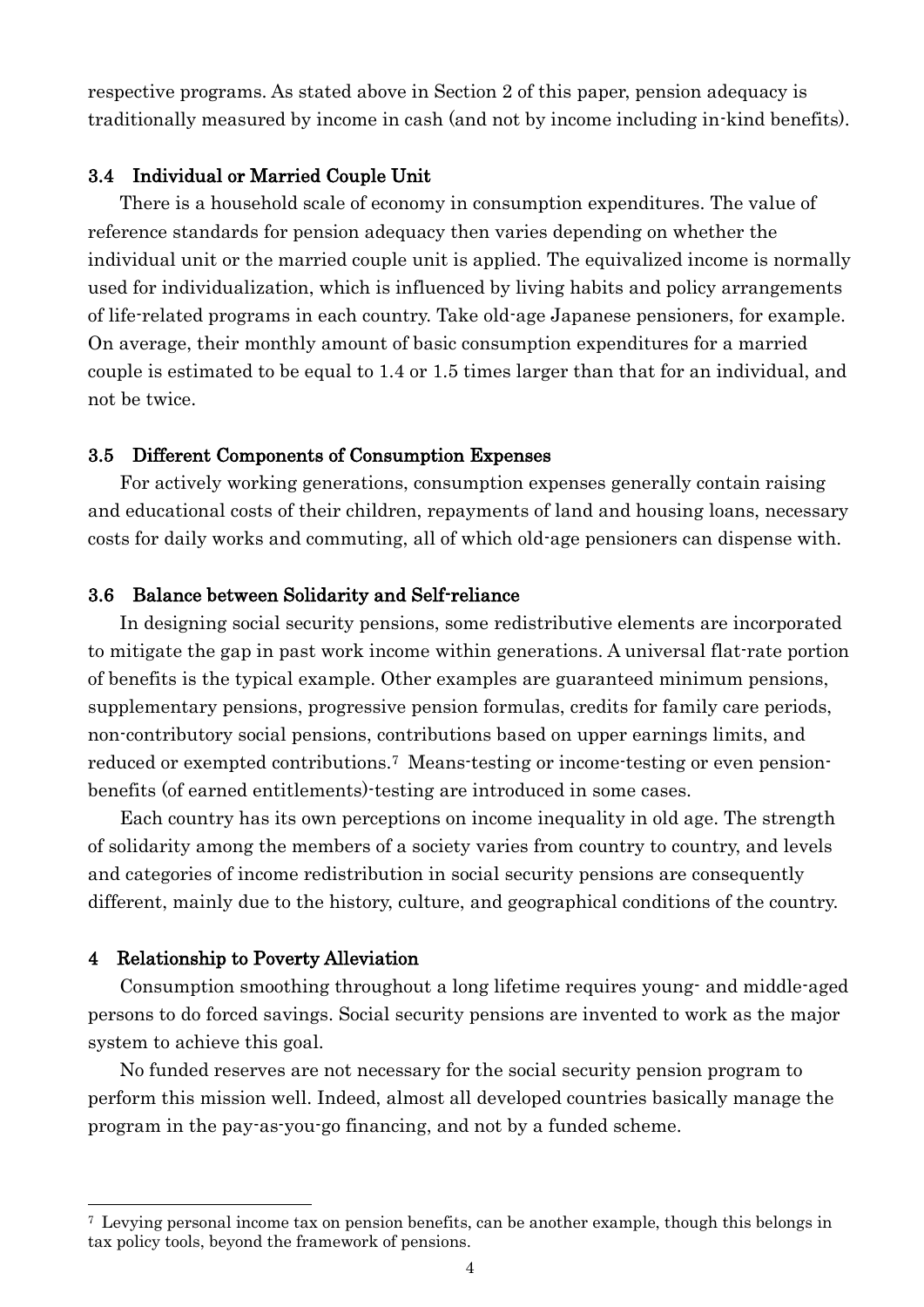The longer a person contributes, the more his/her monthly amount of benefits gets promised to be paid. Together with the tax advantages, these secrets operate as strong incentives to forced savings.

Successful achievements in consumption smoothing eventually meet with poverty prevention. However, not a few persons fail to enjoy consumption smoothing. Examples are low-wage earners, females with longer family-care periods, immigrants, and those persons in unemployment or in poor health. They are forced to receive other benefits such as no-contributory minimum and/or social pensions, special pension credits, or even public assistance, as well, after retirement. These pension benefits/credits and public assistance are regarded as policy tools for poverty relief.

Regarding old-age pensioners, poverty prevention requires additional policy instruments from youth. More generous educational policies with grants and scholarships, effective employment machines, and health promotion measures, are also essential. Forced savings are not the exclusive means.

Poverty relief has to be provided to poor individuals and households, regardless of age. So many causes trigger the poverty problems. The harshness of nature, a large family with many children, marriage at a too young age, unexpected death of a father at his/her young age, incompetent parents, famine, malnutrition, ill health, injury, disease, low educational standards, economic slump, unemployment, old-age etc. are the typical causes. Each case should be treated with its relevant policy tool of a wide variety. It includes not only uniform benefits in cash through the nation, but also benefits in kind and area-specific or age-specific services. These benefits and services are financed by transfers from general revenue, with a means-test<sup>8</sup> in almost all cases.

The main policy-tool for poverty relief is public assistance, with which a sense of stigma is often associated. More or less, young- or middle-aged persons have opportunities after a period of time for getting away from receiving public assistance, whereas old-age pensioners have few opportunities for doing it. Due and valid reasons are there for many countries to have additional and complementary schemes for poverty relief *within* their pension program for old-age persons. They often set up top-ups of a minimum guaranteed pension, non-contributory supplementary pensions, and social pensions (allowances). In some cases, these pension benefits become eligible for them to receive from a higher age of 75 or 80.

As for the index of poverty, the poverty line and the poverty gap are commonly used. Needless to say, the poverty line is a level of income, and a person with income below the line is considered as poor. The poverty gap of any individual is defined to be the difference between the poverty line and his/her income. In addition, there are three more indices of poverty on the *macro* basis; the head-count ratio, the poverty-gap ratio, and the Gini coefficient of income distribution among the poor. The head-count ratio is

<sup>8</sup> Means testing may have disincentive effects on savings for retirement before the normal pensionable age and/or on working longer.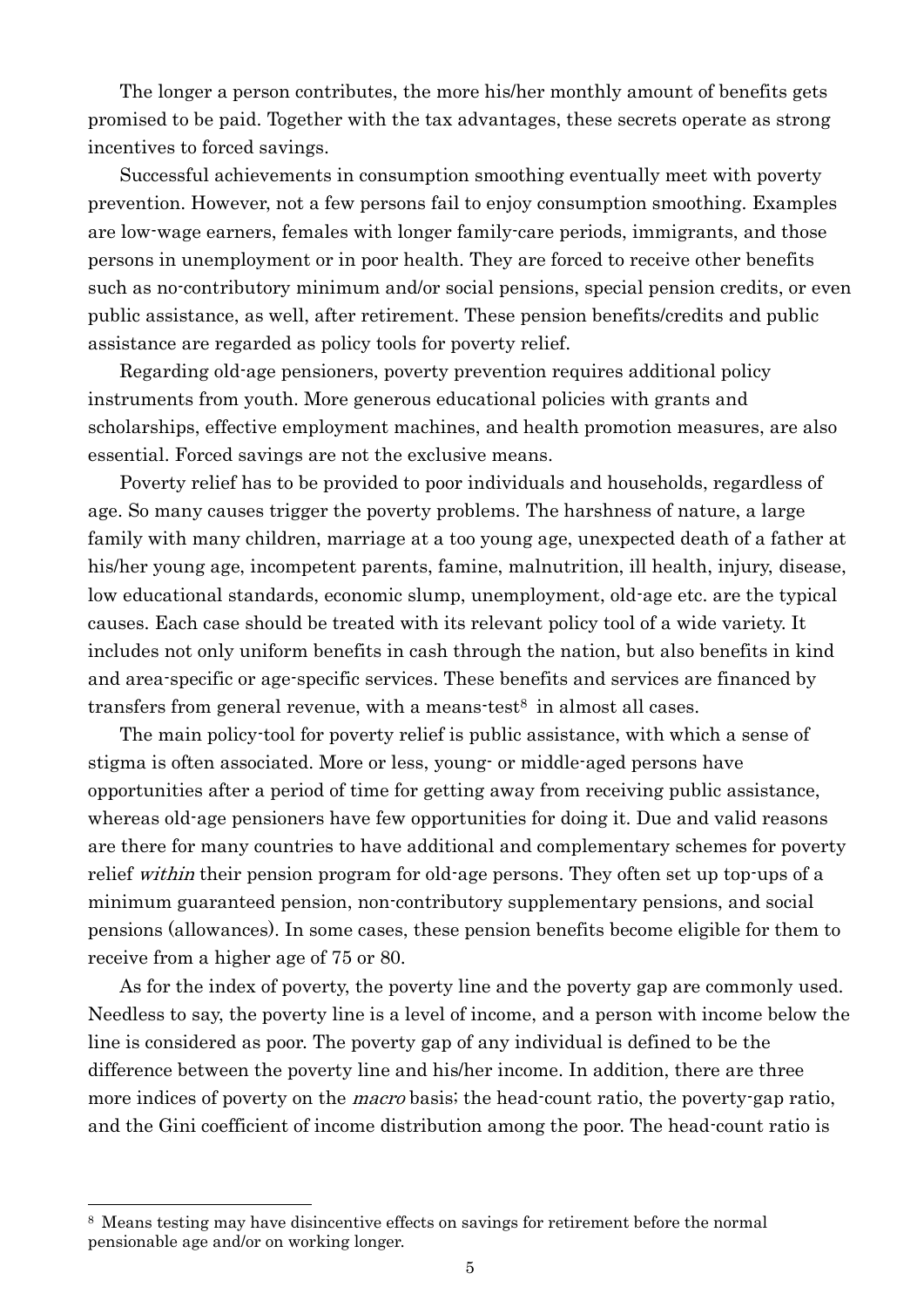the percentage of people below the poverty line. The poverty-gap ratio is the *per-person* aggregate short-fall of income of all the poor taken together from the poverty line.

These three indices are all insensitive mutually to the others, however. In order to avoid these shortcomings, Takayama (1979) derived his measure of poverty from an ordinalist axiomatic approach. That is, the Gini coefficient of the censored income distribution truncated from above by the poverty line (貧困線で切られた打ち切り所得分布), which includes three indices mentioned above as its indispensable components.

# 5 Challenges Ahead

The indicator of pension adequacy is currently given only on the *micro* basis by the reference standard of the replacement ratio. No indices of consumption smoothing on the macro basis have yet been invented.

A similar way of thinking in deriving the new measure of poverty on the macro basis, mentioned above, could be a great help to propose a new index of inadequacy (for consumption smoothing) on the *macro* basis.

# 【Acknowledgements】

The present author is deeply indebted to the valuable comments and helpful advices from Dr. Xinmei Wang and Mr. Susumu Yamamoto for writing this paper. The author is very grateful for research grants from the JSPS KAKENHI (19H01496).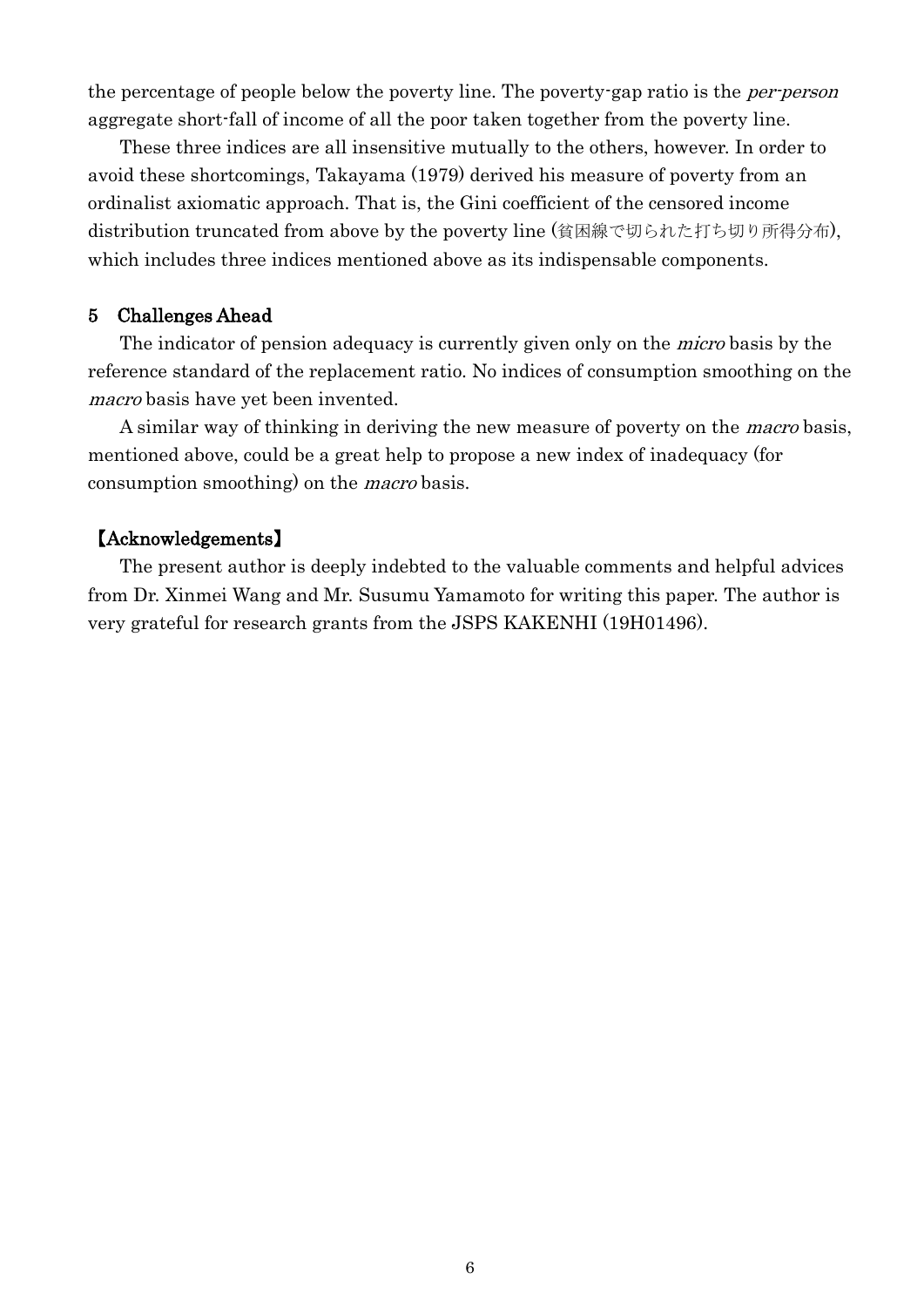# References

- European Commission (2006), Adequate and Sustainable Pensions: Synthesis Report 2006, European Communities.
- European Commission (2018), Pension Adequacy Report 2018: Current and Future Income Adequacy in Old Age in the EU, Vol.1, European Union.
- ILO (1952), C102—Social Security (Minimum Standards) Convention.
- ILO (1967a), C128—Invalidity, Old-age and Survivors' Benefits Convention.
- ILO (1967b), R131—Invalidity, Old-age and Survivors' Benefits Recommendation.
- Takayama, N. (1979), "Poverty, Inequality and Their Measures: Prof. Sen's Axiomatic Approach Reconsidered," Econometrica, 47 (3), pp. 747-759, available on the website below:

[http://takayama-online.net/English/pdf/Poverty1979.pdf](about:blank)

Takayama, N. (1997), "Summary Comments by Rapporteur," presented at ILO-OECD workshop on Development and Reform of Pension Schemes, Paris, December, available on the website below:

[http://takayama-online.net/English/pdf/eng-1.pdf](about:blank)

Takayama, N. (2019), "How to Make Pension System Financially Sustainable?" available on the website below: [http://takayama-online.net/pie/stage3/Japanese/d\\_p/dp2019/dp679.pdf](about:blank) Its Chinese version is published in China Labor, DOI:10.19390/j.cnki.chinalabor. 2019.05.006

Zhao, Q., Li, Z. & Wang, Y. (2019), "Adequacy Analysis of the Basic Old-age Pension System Based on Local Administrative Data in China," a paper presented at the 7th workshop on China-Japan Joint Research Project on Pensions, 25-26 November, RIPPA, Tokyo.